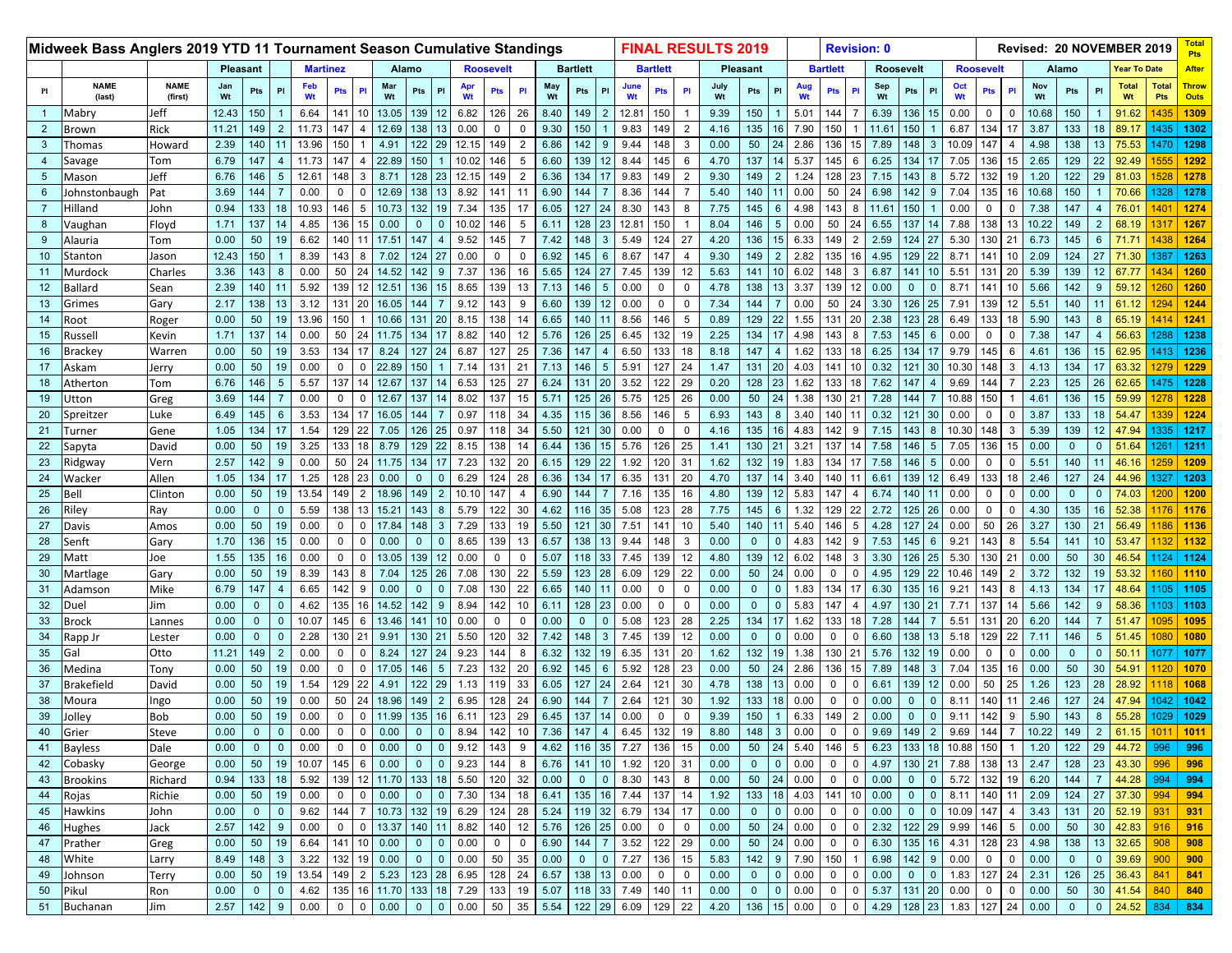|     | Midweek Bass Anglers 2019 YTD 11 Tournament Season Cumulative Standings |                        |           |                 |                 |           |                 |                |           |              |                |           |                  |             |           |                 |                |            |                 |                     | <b>FINAL RESULTS 2019</b> |                |                 |           |                 |             | <b>Revision: 0</b> |                  |                        |                  |                               |           |                |                | Revised: 20 NOVEMBER 2019 |              | <b>Pts</b>                  |
|-----|-------------------------------------------------------------------------|------------------------|-----------|-----------------|-----------------|-----------|-----------------|----------------|-----------|--------------|----------------|-----------|------------------|-------------|-----------|-----------------|----------------|------------|-----------------|---------------------|---------------------------|----------------|-----------------|-----------|-----------------|-------------|--------------------|------------------|------------------------|------------------|-------------------------------|-----------|----------------|----------------|---------------------------|--------------|-----------------------------|
|     |                                                                         |                        |           | <b>Pleasant</b> |                 |           | <b>Martinez</b> |                |           | Alamo        |                |           | <b>Roosevelt</b> |             |           | <b>Bartlett</b> |                |            | <b>Bartlett</b> |                     |                           | Pleasant       |                 |           | <b>Bartlett</b> |             |                    | <b>Roosevelt</b> |                        | <b>Roosevelt</b> |                               |           | Alamo          |                |                           | Year To Date | <b>After</b>                |
| PI  | <b>NAME</b><br>(last)                                                   | <b>NAME</b><br>(first) | Jan<br>Wt | Pts             | PI              | Feb<br>Wt | Pts             | <b>PI</b>      | Mar<br>Wt | Pts          | PI             | Apr<br>Wt | <b>Pts</b>       | PI          | May<br>Wt | Pts             | PI             | June<br>Wt | <b>Pts</b>      | PI                  | July<br>Wt                | Pts            | P               | Aug<br>Wt | Pts             |             | Sep<br>Wt          | Pts              | Oct<br>P<br>Wt         |                  | PI<br>Pts                     | Nov<br>Wt | Pts            | P              | <b>Total</b><br>Wt        | Total<br>Pts | <b>Throw</b><br><b>Outs</b> |
| 52  | Stone                                                                   | Jeffrey                | 0.00      | $\mathbf 0$     | $\Omega$        | 0.00      | 0               | $\Omega$       | 13.37     | 140          |                | 0.00      | 0                | $\mathbf 0$ | 0.00      | $\mathbf 0$     | $\mathbf{0}$   | 6.50       | 133             | 18                  | 7.34                      | 144            |                 | 0.00      | $\mathbf 0$     | $\Omega$    | 6.55               | 137              | 9.79<br>14             |                  | 145<br>6                      | 2.65      | 129            | 22             | 46.20                     | 828          | 828                         |
| 53  | Southard                                                                | Lew                    | 0.00      | $\mathbf{0}$    | $\Omega$        | 0.00      | 0               |                | 16.36     | 145          | 6              | 6.87      | 127              | 25          | 0.00      | $\Omega$        | $\Omega$       | 8.20       | 142             | 9                   | 8.18                      | 147            | 4               | 1.62      | 133             | 18          | 6.23               | 133              | 18<br>0.00             |                  | 0<br>$\Omega$                 | 0.00      | $\mathbf{0}$   | $\mathbf{0}$   | 47.46                     | 827          | 827                         |
| 54  | Milkint                                                                 | John                   | 0.00      | $\mathbf{0}$    | $\Omega$        | 9.62      | 144             | $\overline{7}$ | 16.36     | 145          | 6              | 7.30      | 134              | 18          | 6.41      | 135             | 16             | 0.00       | 0               | $\mathbf 0$         | 0.00                      | $\overline{0}$ | $\Omega$        | 0.00      | $\mathbf 0$     | $\Omega$    | 4.28               | 127              | 24<br>0.00             |                  | $\Omega$<br>$\Omega$          | 2.47      | 128            | 23             | 46.44                     | 813          | 813                         |
| 55  | Gray                                                                    | Randal                 | 0.00      | $\mathbf{0}$    | $\Omega$        | 0.00      | $\Omega$        |                | 0.00      | $\Omega$     |                | 5.73      | 121              | 31          | 6.35      | 133             | 18             | 8.67       | 147             | 4                   | 0.00                      | $\overline{0}$ |                 | 2.82      | 135             | 16          | 2.72               | 125              | 26<br>10.46            |                  | 149                           | 0.00      | $\mathbf{0}$   | $\Omega$       | 36.75                     | 810          | 810                         |
| 56  | Burns                                                                   | Neil                   | 1.55      | 135             | 16              | 5.57      | 137             | 14             | 0.00      | $\mathbf{0}$ | $\mathbf 0$    | 7.34      | 135              | 17          | 0.00      | $\mathbf 0$     | $\mathbf{0}$   | 0.00       | $\mathbf 0$     | $\Omega$            | 0.00                      | $\mathbf{0}$   | $\mathbf{0}$    | 0.00      | $\mathsf 0$     | $\mathbf 0$ | 4.29               | 128              | 23<br>6.87             |                  | 134<br>17                     | 3.72      | 132            | 19             | 29.34                     | 801          | 801                         |
| 57  | Wofford                                                                 | Doyle                  | 0.00      | 50              | 19              | 0.00      | $\Omega$        | $\Omega$       | 0.00      | $\Omega$     |                | 6.11      | 123              | 29          | 6.24      | 131             | 20             | 6.20       | 130             | 21                  | 0.00                      | $\overline{0}$ | $\sqrt{ }$      | 3.23      | 138             | 13          | 0.00               | $\Omega$         | 0.00<br>$\Omega$       |                  | $\Omega$                      | 8.72      | 148            | 3              | 30.50                     | 720          | 720                         |
| 58  | Byrum                                                                   | Dale                   | 2.57      | 142             |                 | 3.22      | 132             | 19             | 4.37      | 121          | 30             | 0.00      | $\Omega$         |             | 0.00      | $\Omega$        | $\Omega$       | 7.16       | 135             | 16                  | 0.00                      | $\mathbf{0}$   | $\Omega$        | 0.00      | 50              | 24          | 5.37               | 131              | 20<br>0.00             |                  | $\Omega$                      | 0.00      | $\mathbf{0}$   | $\Omega$       | 22.69                     | 711          | 711                         |
| 59  | Royal                                                                   | Mark                   | 0.00      | 50              | 19              | 0.00      | $\mathbf 0$     | $\mathbf 0$    | 4.37      | 121          | 30             | 5.73      | 121              | 31          | 6.15      | 129             | 22             | 6.20       | 130             | 21                  | 0.00                      | $\overline{0}$ | $\Omega$        | 0.00      | $\mathbf 0$     | $\mathsf 0$ | 6.74               | 140              | 0.00                   |                  | $\mathbf 0$<br>$\Omega$       | 0.00      | $\mathbf{0}$   | $\mathbf{0}$   | 29.19                     | 691          | 691                         |
| 60  | Durben                                                                  | Mark                   | 0.00      | $\mathbf{0}$    |                 | 4.85      | 136             | 15             | 17.51     | 147          |                | 10.10     | 147              |             | 0.00      | $\Omega$        | $\Omega$       | 7.44       | 137             | 14                  | 0.00                      | $\mathbf{0}$   |                 | 0.00      | $\mathbf 0$     | $\Omega$    | 0.00               | $\Omega$         | 0.00                   |                  | $\mathbf{0}$                  | 1.26      | 123            | 28             | 41.16                     | 690          | 690                         |
| 61  | Ojala                                                                   | Paul                   | 0.00      | $\mathbf{0}$    | $\Omega$        | 2.28      | 130             | 21             | 0.00      | $\mathbf{0}$ | $\Omega$       | 0.00      | $\mathbf 0$      | $\mathbf 0$ | 5.71      | 125             | 26             | 8.44       | 145             | 6                   | 1.41                      | 130            | 21              | 0.00      | $\mathbf 0$     | $\mathsf 0$ | 7.62               | 147              | 0.00<br>$\overline{4}$ |                  | $\Omega$<br>$\mathbf 0$       | 0.00      | $\mathbf{0}$   | $\overline{0}$ | 25.46                     | 677          | 677                         |
| 62  | Marlow                                                                  | Herbert                | 2.25      | 139             | 12 <sup>2</sup> | 5.59      | 138             | 13             | 10.66     | 131          | 20             | 0.00      | $\mathbf 0$      | $\Omega$    | 4.87      | 117             | 34             | 0.00       | 0               | $\Omega$            | 0.00                      | $\overline{0}$ | $\sqrt{ }$      | 0.00      | $\Omega$        | $\Omega$    | 6.60               | 138              | 0.00<br>13             |                  | $\Omega$<br>$\Omega$          | 0.00      | $\mathbf{0}$   | $\Omega$       | 29.97                     | 663          | 663                         |
| 63  | Заса                                                                    | David                  | 0.00      | $\mathbf{0}$    | $\Omega$        | 0.00      | $\Omega$        | $\Omega$       | 11.99     | 135          | 16             | 10.70     | 148              | 3           | 6.44      | 136             | 15             | 0.00       | 0               | $\Omega$            | 0.00                      | $\mathbf{0}$   | $\Omega$        | 0.00      | $\mathbf 0$     | $\mathbf 0$ | 0.00               | $\Omega$         | 0.00<br>$\Omega$       |                  | $\Omega$<br>$\mathbf{0}$      | 8.72      | 148            | 3              | 37.85                     | 567          | 567                         |
| 64  | Bradley                                                                 | Jeff                   | 8.49      | 148             | 3               | 0.00      | $\mathbf 0$     | $\Omega$       | 12.51     | 136          | 15             | 0.00      | $\mathbf 0$      | $\Omega$    | 0.00      | $\Omega$        | $\overline{0}$ | 0.00       | $\mathbf 0$     | $\Omega$            | 0.00                      | $\overline{0}$ | $\Omega$        | 0.00      | $\mathbf 0$     | $\mathsf 0$ | 0.00               | $\Omega$         | 9.99<br>$\mathbf{0}$   |                  | 146<br>5                      | 2.31      | 126            | 25             | 33.30                     | 556          | 556                         |
| 65  | <b>Kukral</b>                                                           | Wayne                  | 0.00      | $\mathbf{0}$    |                 | 0.00      | $\Omega$        |                | 0.00      |              |                | 0.00      | $\mathbf 0$      |             | 9.30      | 150             |                | 7.51       | 141             | 10                  | 0.20                      | 128            | 23              | 0.00      | $\Omega$        | $\Omega$    | 0.00               | $\Omega$         | 0.00                   |                  |                               | 4.96      | 137            | 14             | 21.97                     | 556          | 556                         |
| 66  | Jtton                                                                   | Jeff                   | 0.00      | $\mathbf{0}$    | $\mathbf{0}$    | 0.00      | $\mathbf 0$     | 0              | 0.00      | $\mathbf{0}$ | $\mathbf{0}$   | 0.00      | $\mathbf{0}$     | $\mathbf 0$ | 0.00      | $\mathbf 0$     | $\mathbf{0}$   | 0.00       | $\overline{0}$  | $\Omega$            | 8.80                      | 148            | $\mathbf{3}$    | 3.23      | 138             | 13          | 2.38               | 123              | 0.00<br>28             |                  | $\mathbf 0$<br>$\mathbf{0}$   | 6.73      | 145            | 6              | 21.14                     | 554          | 554                         |
| 67  | <b>Bosket</b>                                                           | Randy                  | 0.00      | $\mathbf{0}$    | $\Omega$        | 12.61     | 148             | 3              | 8.71      | 128          | 23             | 6.53      | 125              | 27          | 0.00      | $\Omega$        | $\mathbf{0}$   | 0.00       | 0               | $\Omega$            | 0.00                      | $\mathbf{0}$   | $\sqrt{ }$      | 0.00      | $\Omega$        | $\Omega$    | 0.00               | $\Omega$         | 0.00                   |                  | $\Omega$                      | 4.30      | 135            | 16             | 32.15                     | 536          | 536                         |
| 68  | <b>lirlemann</b>                                                        | Lou                    | 2.25      | 139             | 12              | 6.62      | 140             |                | 7.02      | 124          | 27             | 7.00      | 129              | 23          | 0.00      | $\Omega$        | $\Omega$       | 0.00       | $\Omega$        | $\Omega$            | 0.00                      | $\Omega$       | $\Omega$        | 0.00      | $\Omega$        | $\Omega$    | 0.00               | $\Omega$         | 0.00                   |                  | $\Omega$                      | 0.00      | $\mathbf{0}$   | $\Omega$       | 22.89                     |              | 532                         |
| 69  | Asmus                                                                   | Gary                   | 0.00      | $\mathbf{0}$    | $\Omega$        | 6.65      | 142             | 9              | 7.04      | 125          | 26             | 7.00      | 129              | 23          | 0.00      | $\mathbf 0$     | $\mathbf{0}$   | 0.00       | 0               | $\Omega$            | 0.00                      | $\overline{0}$ | $\Omega$        | 0.00      | $\mathbf 0$     | $\mathsf 0$ | 0.00               | $\mathbf{0}$     | $\mathbf{0}$<br>4.31   |                  | 128<br>23                     | 0.00      | $\overline{0}$ | $\mathbf{0}$   | 25.00                     | 524          | 524                         |
| 70  | ≀udzinski                                                               | Ron                    | 0.00      | 50              | 19              | 10.93     | 146             | 5              | 17.05     | 146          | 5              | 12.37     | 150              |             | 0.00      | $\Omega$        | $\Omega$       | 0.00       | $\mathbf 0$     | $\Omega$            | 0.00                      | $\mathbf{0}$   |                 | 0.00      | $\mathbf 0$     | $\mathbf 0$ | 0.00               | $\Omega$         | 0.00                   |                  |                               | 0.00      | $\mathbf{0}$   | $\Omega$       | 40.35                     | 492          | 492                         |
| 71  | Tucker                                                                  | Lowell                 | 0.00      | $\mathbf{0}$    | $\Omega$        | 0.00      | 0               | $\Omega$       | 0.00      | $\Omega$     | $\Omega$       | 0.00      | $\mathbf 0$      | $\Omega$    | 0.00      | $\mathbf 0$     | $\overline{0}$ | 0.00       | 0               | $\Omega$            | 6.93                      | 143            | 8               | 1.55      | 131             | 20          | 9.69               | 149              | 2<br>0.00              |                  | 50<br>25                      | 0.00      | $\mathbf{0}$   | $\overline{0}$ | 18.17                     | 473          | 473                         |
| 72  | lensey                                                                  | Hal                    | 0.00      | 50              | 19              | 0.00      | $\mathbf 0$     | $\Omega$       | 0.00      | $\Omega$     |                | 0.00      | $\mathbf 0$      | $\Omega$    | 8.40      | 149             | $2^{\circ}$    | 5.91       | 127             | 24                  | 0.00                      | $\overline{0}$ | $\sqrt{ }$      | 3.37      | 139             | 12          | 0.00               | $\mathbf{0}$     | 0.00<br>$\Omega$       |                  | $\Omega$<br>$\Omega$          | 0.00      | $\mathbf{0}$   | $\overline{0}$ | 17.68                     | 465          | 465                         |
| 73  | Wells                                                                   | Steven                 | 0.00      | 50              | 19              | 0.00      | $\Omega$        |                | 8.79      | 129          | 22             | 10.02     | 146              | 5           | 4.87      | 117             | 34             | 0.00       | $\Omega$        | $\Omega$            | 0.00                      | $\overline{0}$ | $\Omega$        | 0.00      | $\mathbf 0$     | $\Omega$    | 0.00               | $\Omega$         | 0.00<br>$\Omega$       |                  | $\Omega$<br>$\mathbf{0}$      | 0.00      | $\mathbf{0}$   | $\mathbf{0}$   | 23.68                     | 442          | 442                         |
| 74  | McKay                                                                   | Christian              | 0.00      | $\mathbf{0}$    | $\Omega$        | 0.00      | $\mathbf 0$     | $\Omega$       | 13.46     | 141          |                | 10.70     | 148              | 3           | 6.76      | 141             | 10             | 0.00       | $\mathbf 0$     | $\Omega$            | 0.00                      | $\overline{0}$ | $\Omega$        | 0.00      | $\mathbf 0$     | $\mathbf 0$ | 0.00               | $\Omega$         | 0.00<br>$\mathbf{0}$   |                  | $\Omega$                      | 0.00      | $\overline{0}$ | $\Omega$       | 30.92                     | 430          | 430                         |
| 75  | Nelson                                                                  | Hobby                  | 0.00      | $\mathbf{0}$    |                 | 0.00      | $\Omega$        |                | 0.00      |              |                | 0.00      | $\mathbf 0$      |             | 6.32      | 132             | 19             | 8.36       | 144             |                     | 8.04                      | 146            | 5               | 0.00      | $\Omega$        | $\Omega$    | 0.00               | $\Omega$         | 0.00                   |                  |                               | 0.00      | $\Omega$       | $\Omega$       | 22.72                     | 422          | 422                         |
| 76  | Brewer                                                                  | Phil                   | 0.00      | $\mathbf{0}$    | $\mathbf{0}$    | 0.00      | 0               | $\mathbf 0$    | 17.84     | 148          | $\mathbf{3}$   | 6.82      | 126              | 26          | 0.00      | $\mathbf{0}$    | $\mathbf{0}$   | 0.00       | 0               | $\Omega$            | 0.00                      | $\overline{0}$ | $\Omega$        | 0.00      | $\mathsf 0$     | $\mathbf 0$ | 0.00               | $\mathbf 0$      | 0.00<br>$\mathbf{0}$   |                  | $\mathbf 0$<br>$\mathbf 0$    | 4.96      | 137            | 14             | 29.62                     | 411          | 411                         |
| 77  | Cormier                                                                 | Tanner                 | 0.00      | $\mathbf{0}$    | $\Omega$        | 0.00      | $\Omega$        |                | 9.91      | 130          |                | 12.37     | 150              |             | 6.19      | 130             | 21             | 0.00       | $\Omega$        | $\Omega$            | 0.00                      | $\overline{0}$ | $\sqrt{ }$      | 0.00      | $\mathbf 0$     | $\mathbf 0$ | 0.00               | $\Omega$         | 0.00<br>$\Omega$       |                  | $\Omega$                      | 0.00      | $\mathbf{0}$   | $\Omega$       | 28.47                     | 410          | 410                         |
| 78  | (rumsiek                                                                | Fred                   | 0.00      | $\Omega$        |                 | 0.00      | $\Omega$        |                | 0.00      | $\Omega$     |                | 0.00      | $\Omega$         |             | 0.00      | $\Omega$        | $\Omega$       | 7.49       | 140             | 11                  | 0.00                      | $\mathbf{0}$   | $\sqrt{ }$      | 0.00      | $\Omega$        | $\Omega$    | 5.76               | 132              | 19<br>7.71             |                  | 137<br>14                     | 0.00      | $\mathbf{0}$   | $\Omega$       | 20.96                     | 409          | 409                         |
| 79  | Harang                                                                  | Rick                   | 0.00      | $\mathbf{0}$    | $\Omega$        | 0.00      | 0               | $\Omega$       | 0.00      | $\mathbf{0}$ | $\Omega$       | 0.00      | $\mathbf 0$      | $\Omega$    | 6.45      | 137             | 14             | 5.76       | 126             | 25                  | 5.83                      | 142            | 9               | 0.00      | $\mathbf 0$     | $\mathsf 0$ | 0.00               | $\mathbf{0}$     | $\overline{0}$<br>0.00 |                  | $\mathbf 0$<br>$\Omega$       | 0.00      | $\overline{0}$ | $\mathbf{0}$   | 18.04                     | 405          | 405                         |
| 80  | Green                                                                   | Geoffrey               | 0.00      | $\mathbf{0}$    |                 | 0.00      | $\Omega$        |                | 0.00      |              |                | 5.79      | 122              | 30          | 6.35      | 133             | 18             | 7.45       | 139             | 12                  | 0.00                      | $\mathbf{0}$   |                 | 0.00      | $\mathbf 0$     | $\Omega$    | 0.00               | $\Omega$         | 0.00                   |                  | $\Omega$                      | 0.00      | $\Omega$       | $\Omega$       | 19.59                     | 394          | 394                         |
| 81  | Albery                                                                  | Richard                | 0.00      | $\mathbf{0}$    | $\Omega$        | 0.00      | $\mathbf 0$     | $\Omega$       | 0.00      | $\Omega$     | $\mathbf{0}$   | 0.00      | $\mathbf 0$      | $\Omega$    | 5.59      | 123             | 28             | 6.79       | 134             | 17                  | 1.47                      | 131            | 20              | 0.00      | $\mathbf 0$     | $\Omega$    | 0.00               | $\mathbf{0}$     | 0.00<br>$\Omega$       |                  | $\Omega$<br>$\mathbf 0$       | 0.00      | $\mathbf{0}$   | $\overline{0}$ | 13.85                     | 388          | 388                         |
| 82  | Zimmerman                                                               | Joe                    | 0.00      | $\mathbf{0}$    | $\Omega$        | 0.00      | $\mathbf 0$     | $\Omega$       | 0.00      | $\mathbf{0}$ | $\Omega$       | 8.02      | 137              | 15          | 5.48      | 120             | 31             | 0.00       | 0               | $\Omega$            | 0.00                      | $\overline{0}$ | $\sqrt{ }$      | 1.24      | 128             | 23          | 0.00               | $\mathbf{0}$     | 0.00<br>$\Omega$       |                  | $\Omega$<br>$\Omega$          | 0.00      | $\mathbf{0}$   | $\overline{0}$ | 14.74                     | 385          | 385                         |
| 83  | Myers                                                                   | Kenny                  | 0.00      | $\mathbf{0}$    | $\Omega$        | 0.00      | $\Omega$        |                | 0.00      | $\Omega$     | $\Omega$       | 7.14      | 131              | 21          | 5.48      | 120             | 31             | 5.92       | 128             | 23                  | 0.00                      | $\mathbf{0}$   | $\Omega$        | 0.00      | $\mathbf 0$     | $\Omega$    | 0.00               | $\Omega$         | 0.00<br>$\Omega$       |                  | $\Omega$<br>$\mathbf{0}$      | 0.00      | $\mathbf{0}$   | $\mathbf{0}$   | 18.54                     | 379          | 379                         |
| 84  | Shoemaker                                                               | <b>Brad</b>            | 0.00      | $\mathbf{0}$    | $\Omega$        | 3.12      | 131             | 20             | 7.05      | 126          | 25             | 0.00      | $\mathbf 0$      | $\Omega$    | 5.54      | 122             | 29             | 0.00       | 0               | $\Omega$            | 0.00                      | $\overline{0}$ | $\Omega$        | 0.00      | $\mathbf 0$     | $\Omega$    | 0.00               | $\Omega$         | 0.00<br>$\mathbf{0}$   |                  | $\Omega$                      | 0.00      | $\overline{0}$ | $\overline{0}$ | 15.71                     | 379          | 379                         |
| 85  | Dangelo                                                                 | <b>Butch</b>           | 0.00      | 50              | 19              | 0.00      | $\mathbf 0$     |                | 15.21     | 143          |                | 0.00      | $\mathbf 0$      |             | 0.00      | $\Omega$        | $\Omega$       | 0.00       | $\mathbf 0$     | $\Omega$            | 0.00                      | $\overline{0}$ |                 | 0.00      | $\Omega$        | $\Omega$    | 0.00               | $\Omega$         | 0.00                   |                  |                               | 3.27      | 130            | 2 <sup>1</sup> | 18.48                     | 323          | 323                         |
| 86  | Olivier                                                                 | Scott                  | 0.00      | 50              | 19              | 3.25      | 133             | 18             | 0.00      | $\mathbf{0}$ | $\Omega$       | 0.00      | $\mathbf{0}$     | $\Omega$    | 0.00      | $\mathbf 0$     | $\mathbf{0}$   | 0.00       | $\mathbf 0$     | $\Omega$            | 0.00                      | $\mathbf{0}$   | $\Omega$        | 3.21      | 137             | 14          | 0.00               | $\mathbf 0$      | 0.00<br>$\mathbf{0}$   |                  | $\mathbf 0$<br>$\mathbf{0}$   | 0.00      | $\mathbf{0}$   | $\mathbf{0}$   | 6.46                      | 320          | 320                         |
| 87  | <b>Knight</b>                                                           | Rick                   | 0.00      | $\mathbf{0}$    | $\Omega$        | 0.00      | $\Omega$        |                | 0.00      | $\Omega$     |                | 0.00      | $\Omega$         | $\Omega$    | 0.00      | $\Omega$        | $\mathbf{0}$   | 0.00       | $\mathbf 0$     | $\Omega$            | 0.00                      | $\overline{0}$ | $\sqrt{ }$      | 0.00      | $\mathbf 0$     | $\Omega$    | 2.32               | 122              | 29<br>0.00             |                  | 50<br>26                      | 7.11      | 146            | 5              | 9.43                      | 318          | 318                         |
| 88  | Gentner                                                                 | Todd                   | 0.00      | $\mathbf{0}$    | $\Omega$        | 0.00      | $\mathbf 0$     |                | 0.00      | $\Omega$     | $\Omega$       | 9.52      | 145              |             | 0.00      | $\mathbf{0}$    | $\Omega$       | 0.00       | $\Omega$        | $\Omega$            | 0.00                      | $\mathbf{0}$   | $\Omega$        | 0.00      | $\mathbf 0$     | $\Omega$    | 6.39               | 136              | 15<br>0.00             |                  | $\Omega$                      | 0.00      | $\mathbf{0}$   | $\Omega$       | 15.9 <sup>°</sup>         | 281          | 281                         |
| 89  | Shearer                                                                 | Jack                   | 6.49      | 145             | 6               | 1.25      | 128             | 23             | 0.00      | $\mathbf 0$  | $\Omega$       | 0.00      | $\mathbf 0$      | $\Omega$    | 0.00      | $\mathbf 0$     | $\mathbf{0}$   | 0.00       | 0               | $\Omega$            | 0.00                      | $\overline{0}$ | $\Omega$        | 0.00      | $\mathbf 0$     | $\Omega$    | 0.00               | $\mathbf{0}$     | $\mathbf{0}$<br>0.00   |                  | $\mathbf 0$<br>$\mathbf 0$    | 0.00      | $\overline{0}$ | $\overline{0}$ | 7.74                      | 273          | 273                         |
| 90  | Vojacek                                                                 | Dan                    | 0.00      | $\mathbf 0$     | $\Omega$        | 0.00      | 0               |                | 0.00      | $\mathbf 0$  | $\Omega$       | 0.00      | $\mathbf 0$      | $\mathbf 0$ | 0.00      | $\mathbf 0$     | $\mathbf{0}$   | 0.00       | 0               | $\Omega$            | 0.89                      | 129            | 22              | 5.01      | 144             |             | 0.00               | $\mathbf 0$      | 0.00<br>$\mathbf{0}$   |                  | 0<br>0                        | 0.00      | $\mathbf 0$    | $\mathbf 0$    | 5.90                      | 273          | 273                         |
| 91  | Crist                                                                   | Eugene                 | 0.00      | $\mathbf{0}$    | $\mathbf{0}$    | 0.00      | $\mathbf 0$     | $\mathbf 0$    | 0.00      | $\mathbf{0}$ | $\overline{0}$ | 0.00      | $\mathbf{0}$     | $\mathbf 0$ | 0.00      | $\mathbf{0}$    | $\mathbf{0}$   | 5.75       | 125             | 26                  | 5.63                      | 141            | 10 <sup>1</sup> | 0.00      | $\mathbf 0$     | $\mathbf 0$ | 0.00               | $\mathbf{0}$     | $\overline{0}$<br>0.00 |                  | $\mathbf{0}$<br>$\mathbf{0}$  | 0.00      | $\mathbf{0}$   | $\mathbf{0}$   | 11.38                     | 266          | 266                         |
| 92  | Kochert                                                                 | Gene                   | 0.00      | $\mathbf 0$     | $\mathbf{0}$    | 0.00      | $\mathbf 0$     | $\mathbf 0$    | 0.00      | $\mathbf 0$  | $\mathbf{0}$   | 0.00      | $\mathbf 0$      | $\mathbf 0$ | 0.00      | $\mathbf 0$     | $\mathbf{0}$   | 0.00       | $\mathbf 0$     | $\mathbf 0$         | 0.00                      | $\mathbf{0}$   | $\overline{0}$  | 1.32      | 129             | 22          | 2.59               | 124              | 27<br>0.00             |                  | 0<br>0                        | 0.00      | $\mathbf 0$    | $\mathbf{0}$   | 3.91                      | 253          | 253                         |
| 93  | Plante                                                                  | Robert                 | 0.00      | $\mathbf{0}$    | $\mathbf{0}$    | 0.00      | 0               | $^{\circ}$     | 5.23      | 123          | 28             | 0.00      | $\mathbf 0$      | 0           | 4.35      | 115             | 36             | 0.00       | $\mathbf 0$     | $\mathbf 0$         | 0.00                      | $\overline{0}$ | $\mathbf{0}$    | 0.00      | $\mathbf 0$     | $\mathbf 0$ | 0.00               | $\mathbf 0$      | 0.00<br>$\mathbf{0}$   |                  | 0<br>$\mathbf 0$              | 0.00      | $\mathbf{0}$   | $\mathbf{0}$   | 9.58                      | 238          | 238                         |
| 94  | Bloxam                                                                  | Mike                   | 0.00      | 50              | 19              | 0.00      | $\mathbf 0$     | $\mathbf 0$    | 0.00      | $\mathbf 0$  | $\mathbf 0$    | $0.00\,$  | $\mathbf 0$      | $\mathbf 0$ | 6.19      | 130 21          |                | 0.00       | $\mathsf 0$     | $\mathsf{O}\xspace$ | 0.00                      | $\overline{0}$ | $\overline{0}$  | 0.00      | $\overline{0}$  | $\mathbf 0$ | 0.00               | $\mathbf{0}$     | 0.00<br>$\overline{0}$ |                  | $\mathbf{0}$<br>$\mathbf 0$   | 0.00      | $\mathbf{0}$   | $\overline{0}$ | 6.19                      | 180          | 180                         |
| 95  | Rubenstein                                                              | Steve                  | 0.00      | 50              | 19              | 0.00      | 0               | $\Omega$       | 0.00      | $\mathbf 0$  | $\Omega$       | 0.00      | $\mathsf{O}$     | $\Omega$    | 0.00      | $\mathbf 0$     | $\mathbf{0}$   | 0.00       | $\mathbf 0$     | $\mathsf 0$         | 0.00                      | $\overline{0}$ | $\Omega$        | 0.00      | $\mathbf 0$     | $\mathsf 0$ | 0.00               | $\mathbf 0$      | 0.00<br>$\mathbf{0}$   |                  | $\mathbf 0$<br>$\mathbf 0$    | 2.23      | 125            | 26             | 2.23                      | 175          | 175                         |
| 96  | Cunningham                                                              | Doug                   | 0.00      | $\mathbf{0}$    | $\mathbf{0}$    | 0.00      | 0               | $\mathbf 0$    | 0.00      | $\mathbf{0}$ | $\mathbf 0$    | 10.02     | 146              | 5           | 0.00      | $\mathbf{0}$    | $\mathbf{0}$   | 0.00       | $\mathbf 0$     | $\mathbf 0$         | 0.00                      | $\overline{0}$ | $\overline{0}$  | 0.00      | $\overline{0}$  | $\mathbf 0$ | 0.00               | $\mathbf{0}$     | 0.00<br>$\overline{0}$ |                  | $\mathbf{0}$<br>$\mathbf 0$   | 0.00      | $\mathbf{0}$   | $\mathbf{0}$   | 10.02                     | 146          | 146                         |
| 97  | Blaustein Jr.                                                           | Gary                   | 0.00      | $\mathbf{0}$    | $\mathbf{0}$    | 0.00      | $\mathbf 0$     | $\mathbf{0}$   | 0.00      | $\mathbf 0$  | $\Omega$       | 0.00      | $\mathbf 0$      | 0           | 0.00      | $\mathbf 0$     | $\mathbf{0}$   | 0.00       | $\mathbf 0$     | $\mathbf 0$         | 0.00                      | $\overline{0}$ | $\overline{0}$  | 5.37      | 145             | 6           | 0.00               | $\mathbf{0}$     | 0.00<br>$\overline{0}$ |                  | $\mathbf 0$<br>$\mathbf 0$    | 0.00      | $\mathbf{0}$   | $\mathbf{0}$   | 5.37                      | 145          | 145                         |
| 98  | Panaitescu                                                              | Robert                 | 3.36      | 143             | 8               | 0.00      | 0               | $\Omega$       | 0.00      | $\mathbf 0$  | $\mathbf 0$    | 0.00      | $\mathbf 0$      | $\Omega$    | 0.00      | $\mathbf 0$     | $\mathbf{0}$   | 0.00       | 0               | 0                   | 0.00                      | $\mathbf{0}$   | $\mathbf{0}$    | 0.00      | $\overline{0}$  | $\mathbf 0$ | 0.00               | $\mathbf{0}$     | 0.00<br>$\mathbf{0}$   |                  | $\mathbf{0}$<br>$\mathbf{0}$  | 0.00      | $\mathbf{0}$   | $\mathbf{0}$   | 3.36                      | 143          | 143                         |
| 99  | <b>Bolander</b>                                                         | Brian                  | 0.00      | $\mathbf{0}$    | $\mathbf{0}$    | 0.00      | $\mathbf 0$     | $\mathbf{0}$   | 0.00      | $\mathbf 0$  | $\mathbf 0$    | 0.00      | $\mathbf 0$      | 0           | 0.00      | $\mathbf{0}$    | $\mathbf{0}$   | 0.00       | $\mathbf 0$     | $\mathbf 0$         | 0.00                      | $\mathbf{0}$   | $\mathbf{0}$    | 0.00      | $\overline{0}$  | $\mathbf 0$ | 0.00               | $\mathbf{0}$     | $\overline{0}$<br>9.11 |                  | 142<br>9                      | 0.00      | $\mathbf{0}$   | $\mathbf{0}$   | 9.11                      | 142          | 142                         |
| 100 | Boon                                                                    | Dave                   | 0.00      | $\mathbf{0}$    | $\Omega$        | 0.00      | 0               | $^{\circ}$     | 0.00      | $\mathbf 0$  | $\mathbf{0}$   | 0.00      | $\mathbf 0$      | $\Omega$    | 0.00      | $\mathbf 0$     | $\mathbf{0}$   | 8.20       | 142             | 9                   | 0.00                      | $\overline{0}$ | $\Omega$        | 0.00      | $\overline{0}$  | 0           | 0.00               | $\mathbf{0}$     | 0.00<br>$\mathbf{0}$   |                  | 0<br>0                        | 0.00      | $\mathbf{0}$   | $\overline{0}$ | 8.20                      | 142          | 142                         |
| 101 | Bonucci                                                                 | Joe                    | 0.00      | $\mathbf{0}$    | $\mathbf{0}$    | 0.00      | $\mathsf 0$     | $\mathbf 0$    | 0.00      | $\mathbf{0}$ | $\mathbf{0}$   | 0.00      | $\overline{0}$   | $\mathbf 0$ | 6.86      | $142 \mid 9$    |                | 0.00       | $\mathbf 0$     | $\mathbf 0$         | 0.00                      | $\overline{0}$ | $\overline{0}$  | 0.00      | $\overline{0}$  | $\mathbf 0$ | 0.00               | $\mathbf{0}$     | 0.00<br>$\overline{0}$ |                  | $\mathbf 0$<br>$\overline{0}$ | 0.00      | $\mathbf{0}$   | $\mathbf{0}$   | 6.86                      | 142          | 142                         |
| 102 | <b>Bowlin</b>                                                           |                        | 0.00      | $\mathbf{0}$    | $\mathbf{0}$    | 0.00      | $\mathbf 0$     | $\mathbf 0$    | 0.00      | $\mathbf 0$  | $\mathbf 0$    | 8.92      | 141              | 11          | 0.00      | $\mathbf{0}$    | $\mathbf 0$    | 0.00       | $\mathbf 0$     | $\mathbf 0$         | 0.00                      | $\mathbf{0}$   | $\overline{0}$  | 0.00      | $\mathsf 0$     | $\mathsf 0$ | 0.00               | $\mathbf{0}$     | 0.00<br>$\overline{0}$ |                  | $\mathbf 0$<br>$\mathbf 0$    | 0.00      | $\mathbf{0}$   | $\mathbf{0}$   | 8.92                      | 141          | 141                         |
|     |                                                                         | Steve                  |           |                 |                 |           |                 |                |           |              |                |           |                  |             |           |                 |                |            |                 |                     |                           |                |                 |           |                 |             |                    |                  |                        |                  |                               |           |                |                |                           |              |                             |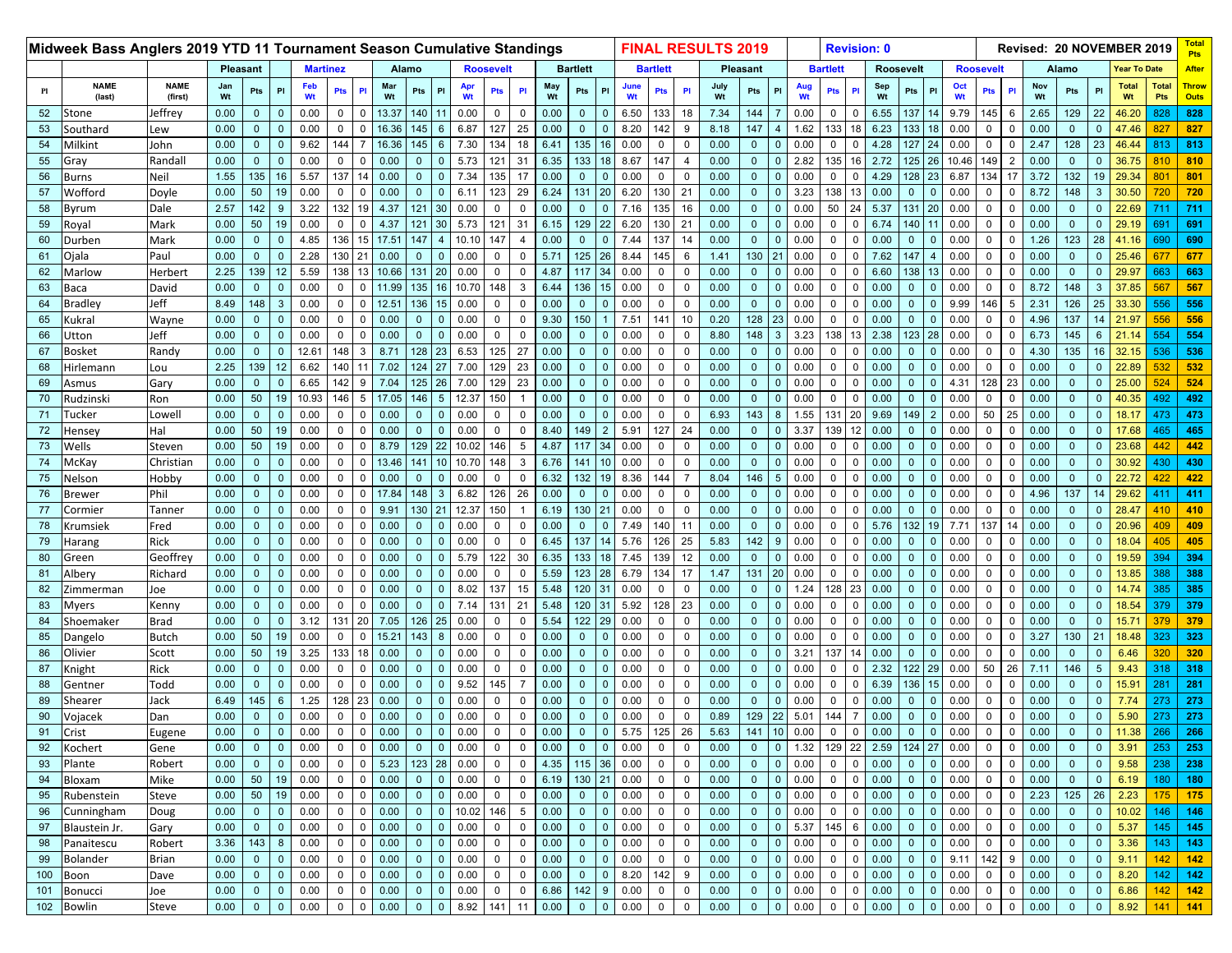|             | Midweek Bass Anglers 2019 YTD 11 Tournament Season Cumulative Standings                                                                                   |                        |              |              |              |                 |              |             |                 |              |                |              |                  |             |                 |                 |              |                |                 |                | <b>FINAL RESULTS 2019</b> |                 |              |                 |                 |             | <b>Revision: 0</b> |                |                 |                  |             |              |                  |                           |                 | Revised: 20 NOVEMBER 2019      |                     | <b>Total</b><br><b>Pts</b>  |
|-------------|-----------------------------------------------------------------------------------------------------------------------------------------------------------|------------------------|--------------|--------------|--------------|-----------------|--------------|-------------|-----------------|--------------|----------------|--------------|------------------|-------------|-----------------|-----------------|--------------|----------------|-----------------|----------------|---------------------------|-----------------|--------------|-----------------|-----------------|-------------|--------------------|----------------|-----------------|------------------|-------------|--------------|------------------|---------------------------|-----------------|--------------------------------|---------------------|-----------------------------|
|             |                                                                                                                                                           |                        |              | Pleasant     |              | <b>Martinez</b> |              |             | Alamo           |              |                |              | <b>Roosevelt</b> |             |                 | <b>Bartlett</b> |              |                | <b>Bartlett</b> |                |                           | <b>Pleasant</b> |              |                 | <b>Bartlett</b> |             |                    | Roosevelt      |                 | <b>Roosevelt</b> |             |              |                  | Alamo                     |                 | <b>Year To Date</b>            |                     | After                       |
| P1          | <b>NAME</b><br>(last)                                                                                                                                     | <b>NAME</b><br>(first) | Jan<br>Wt    | Pts          | PI           | Feb<br>Wt       | Pts          | PI          | Mar<br>Wt       | Pts          | P              | Apr<br>Wt    | Pts              | P           | May<br>Wt       | Pts             | PI           | June<br>Wt     | Pts             | <b>PI</b>      | July<br>Wt                | Pts             | PI           | Aug<br>Wt       | Pts             | PI          | Sep<br>Wt          | Pts            | P               | Oct<br>Wt        | Pts         | PI           | Nov<br>Wt        | Pts                       | PI              | <b>Total</b><br>Wt             | <b>Total</b><br>Pts | <b>Throw</b><br><b>Outs</b> |
| 103         | imenez                                                                                                                                                    | Ronnie                 | 0.00         | $\mathbf 0$  | $\mathbf 0$  | 0.00            | $\mathbf 0$  | $\mathbf 0$ | 0.00            | $\mathbf{0}$ | $\mathbf 0$    | 0.00         | $\mathbf 0$      | $\mathbf 0$ | 0.00            | $\mathbf 0$     | $\mathbf{0}$ | 0.00           | 0               | $\overline{0}$ | 0.00                      | $\mathbf{0}$    | $\mathbf{0}$ | 0.00            | $\mathbf 0$     |             | 6.87               | 141            | 10 <sup>°</sup> | 0.00             | $\mathbf 0$ | 0            | 0.00             | $\mathbf 0$               | $\Omega$        | 6.87                           | 141                 | 141                         |
| 104         | Sheldahl                                                                                                                                                  | Mark                   | 0.00         | $\mathbf{0}$ | $\mathbf{0}$ | 0.00            | 0            | $\Omega$    | 0.00            | $\mathbf{0}$ | $\overline{0}$ | 0.00         | $\mathbf{0}$     | $\mathbf 0$ | 0.00            | $\mathbf{0}$    | $\Omega$     | 0.00           | $\mathbf 0$     | $\mathbf 0$    | 0.00                      | $\mathbf{0}$    | $\mathbf{0}$ | 0.00            | $\mathbf{0}$    | n           | 0.00               | $\mathbf{0}$   | $\Omega$        | 0.00             | 0           | $\Omega$     | 5.54             | 141                       | 10 <sup>°</sup> | 5.54                           | 141                 | 141                         |
| 105         | Houston                                                                                                                                                   | Steve                  | 0.00         | $\mathbf{0}$ | $\mathbf 0$  | 0.00            | $\mathbf 0$  | $\mathsf 0$ | 0.00            | $\mathbf{0}$ | $\mathbf 0$    | 0.00         | $\mathbf 0$      | $\mathbf 0$ | 0.00            | $\mathbf{0}$    | $\mathbf{0}$ | 0.00           | $\mathsf{O}$    | $\mathbf 0$    | 0.00                      | $\mathbf{0}$    | $\mathbf{0}$ | 0.00            | $\mathbf 0$     | $\mathbf 0$ | 0.00               | $\mathbf{0}$   | $\mathbf{0}$    | 7.91             | 139         | 12           | 0.00             | $\mathbf{0}$              | $\mathbf{0}$    | 7.91                           | 139                 | 139                         |
| 106         | Mathews                                                                                                                                                   | Tarron                 | 2.17         | 138          | 13           | 0.00            | $\Omega$     | $\Omega$    | 0.00            | $\Omega$     | $\mathbf{0}$   | 0.00         | $\mathbf 0$      | $\mathbf 0$ | 0.00            | $\mathbf{0}$    | $\mathbf{0}$ | 0.00           | $\mathbf 0$     | $\overline{0}$ | 0.00                      | $\mathbf{0}$    | $\mathbf{0}$ | 0.00            | $\mathbf 0$     | $\Omega$    | 0.00               | $\mathbf{0}$   | $\Omega$        | 0.00             | $\mathbf 0$ | $\Omega$     | 0.00             | $\mathbf{0}$              | $\Omega$        | 2.17                           | 138                 | 138                         |
| 107         | Tassin                                                                                                                                                    | Terry                  | 1.70         | 136          | 15           | 0.00            | $\mathbf{0}$ | $\Omega$    | 0.00            | $\mathbf{0}$ | $\mathbf{0}$   | 0.00         | $\mathsf 0$      | $\mathsf 0$ | 0.00            | $\mathbf{0}$    | $\mathbf{0}$ | 0.00           | 0               | $\mathbf 0$    | 0.00                      | $\mathbf{0}$    | $\mathbf{0}$ | 0.00            | $\mathbf 0$     | $\Omega$    | 0.00               | $\mathbf 0$    | $\Omega$        | 0.00             | $\mathbf 0$ | $\mathbf 0$  | 0.00             | $\mathbf{0}$              | $\Omega$        | 1.70                           | 136                 | 136                         |
| 108         | Beverage                                                                                                                                                  | Dennis                 | 0.00         | $\Omega$     | $\mathbf{0}$ | 0.00            | $\Omega$     | $\Omega$    | 0.00            | $\Omega$     | $\overline{0}$ | 0.00         | $\mathbf 0$      | $\mathbf 0$ | 5.65            | 124             | 27           | 0.00           | $\mathbf 0$     | $\Omega$       | 0.00                      | $\overline{0}$  | $\mathbf{0}$ | 0.00            | $\mathbf{0}$    |             | 0.00               | $\Omega$       |                 | 0.00             | $\Omega$    | $\mathbf 0$  | 0.00             | $\mathbf{0}$              |                 | 5.65                           | 124                 | 124                         |
| 109         | Hand                                                                                                                                                      | Spencer                | 0.00         | $\mathbf{0}$ | $\mathbf 0$  | 0.00            | $\mathbf{0}$ | $\mathbf 0$ | 0.00            | $\mathbf{0}$ | $\mathbf{0}$   | 0.00         | $\mathbf 0$      | $\mathbf 0$ | 5.24            | 119             | 32           | 0.00           | 0               | $\mathbf 0$    | 0.00                      | $\overline{0}$  | $\mathbf{0}$ | 0.00            | $\mathbf{0}$    | $\Omega$    | 0.00               | $\Omega$       | $\Omega$        | 0.00             | $\mathbf 0$ | $\mathbf 0$  | 0.00             | $\mathbf{0}$              | $\Omega$        | 5.24                           | 119 l               | 119                         |
| 110         | Boehm                                                                                                                                                     | <b>Ricky</b>           | 0.00         | $\mathbf{0}$ | $\mathbf 0$  | 0.00            | $\mathbf 0$  | $\mathsf 0$ | 0.00            | $\mathbf{0}$ | $\mathbf{0}$   | 0.00         | $\mathsf{O}$     | $\mathbf 0$ | 0.00            | $\mathbf{0}$    | $\mathbf{0}$ | 0.00           | $\mathbf 0$     | $\mathbf 0$    | 0.00                      | $\mathbf{0}$    | $\mathbf{0}$ | 0.00            | 0               | $\Omega$    | 0.00               | $\mathbf{0}$   | $\Omega$        | 0.00             | $\mathbf 0$ | $\mathbf 0$  | 0.00             | $\mathbf{0}$              | $\mathbf{0}$    | 0.00                           | $\Omega$            | $\bullet$                   |
| 111         | <b>Childers</b>                                                                                                                                           | <b>Danny</b>           | 0.00         | $\mathbf{0}$ | $\mathbf{0}$ | 0.00            | $\Omega$     | $\Omega$    | 0.00            | $\Omega$     | $\mathbf{0}$   | 0.00         | $\mathbf 0$      | $\mathbf 0$ | 0.00            | $\mathbf{0}$    | $\Omega$     | 0.00           | $\mathbf 0$     | $\overline{0}$ | 0.00                      | $\mathbf{0}$    | $\mathbf{0}$ | 0.00            | $\mathbf 0$     | $\Omega$    | 0.00               | $\mathbf{0}$   | $\Omega$        | 0.00             | $\Omega$    | $\Omega$     | 0.00             | $\mathbf{0}$              | $\Omega$        | 0.00                           | $\Omega$            | $\mathbf{0}$                |
| 112         | <b>Dodd</b>                                                                                                                                               | <b>Dennis</b>          | 0.00         | $\mathbf{0}$ | $\mathbf{0}$ | 0.00            | $\mathbf{0}$ | $\Omega$    | 0.00            | $\mathbf{0}$ | $\mathbf{0}$   | 0.00         | $\mathsf 0$      | $\mathsf 0$ | 0.00            | $\mathbf{0}$    | $\Omega$     | 0.00           | $\mathbf 0$     | $\overline{0}$ | 0.00                      | $\mathbf{0}$    | $\mathbf{0}$ | 0.00            | $\mathbf 0$     | $\Omega$    | 0.00               | $\mathbf{0}$   | $\Omega$        | 0.00             | $\mathbf 0$ | $\mathbf 0$  | 0.00             | $\mathbf{0}$              | $\Omega$        | 0.00                           | $\overline{0}$      | $\mathbf{0}$                |
| 113         | Harder                                                                                                                                                    | Jim.                   | 0.00         | $\mathbf{0}$ | $\mathbf{0}$ | 0.00            | 0            | $\mathbf 0$ | 0.00            | $\mathbf{0}$ | $\mathbf{0}$   | 0.00         | $\mathbf 0$      | $\mathbf 0$ | 0.00            | $\mathbf{0}$    | $\Omega$     | 0.00           | $\mathbf 0$     | $\mathbf 0$    | 0.00                      | $\mathbf{0}$    | $\mathbf{0}$ | 0.00            | 0               | $\Omega$    | 0.00               | $\mathbf{0}$   | $\Omega$        | 0.00             | 0           | $\mathbf 0$  | 0.00             | $\mathbf{0}$              | $\Omega$        | 0.00                           | $\overline{0}$      | $\mathbf{0}$                |
| 114         | Nelson                                                                                                                                                    | <b>Bruce</b>           | 0.00         | $\mathbf{0}$ | $\mathbf 0$  | 0.00            | $\mathbf{0}$ | $\mathbf 0$ | 0.00            | $\mathbf{0}$ | $\mathbf{0}$   | 0.00         | $\mathsf{O}$     | $\mathsf 0$ | 0.00            | $\mathbf{0}$    | $\Omega$     | 0.00           | $\mathbf 0$     | $\overline{0}$ | 0.00                      | $\mathbf{0}$    | $\mathbf{0}$ | 0.00            | $\mathbf{0}$    | $\Omega$    | 0.00               | $\overline{0}$ | $\Omega$        | 0.00             | $\mathbf 0$ | $\mathbf 0$  | 0.00             | $\mathbf{0}$              | $\mathbf{0}$    | 0.00                           | $\overline{0}$      | $\bullet$                   |
| 115         | Reichard                                                                                                                                                  | John                   | 0.00         | $\mathbf{0}$ | $\mathbf 0$  | 0.00            | $\mathbf 0$  | $\mathbf 0$ | 0.00            | $\mathbf{0}$ | $\mathbf{0}$   | 0.00         | $\mathbf 0$      | $\mathbf 0$ | 0.00            | $\mathbf{0}$    | $\mathbf{0}$ | 0.00           | $\mathbf 0$     | $\overline{0}$ | 0.00                      | $\mathbf{0}$    | $\mathbf{0}$ | 0.00            | $\mathbf 0$     | $\mathbf 0$ | 0.00               | $\mathbf 0$    | $\Omega$        | 0.00             | $\mathbf 0$ | $\mathbf{0}$ | 0.00             | $\mathbf{0}$              | $\mathbf{0}$    | 0.00                           | $\Omega$            | $\mathbf{0}$                |
| 116         | lyan                                                                                                                                                      | Jason                  | 0.00         | $\mathbf 0$  | $\mathbf 0$  | 0.00            | $\mathbf{0}$ | $\mathbf 0$ | 0.00            | $\Omega$     | $\mathbf 0$    | 0.00         | $\mathbf 0$      | $\mathbf 0$ | 0.00            | $\mathbf 0$     | $\mathbf{0}$ | 0.00           | 0               | $\mathbf 0$    | 0.00                      | $\mathbf{0}$    | $\mathbf{0}$ | 0.00            | $\mathbf 0$     | $\mathbf 0$ | 0.00               | $\mathbf 0$    | $\Omega$        | 0.00             | $\mathbf 0$ | $\mathbf 0$  | 0.00             | $\mathbf{0}$              | $\Omega$        | 0.00                           | $\overline{0}$      | $\bullet$                   |
| 117         | Schattenberg                                                                                                                                              | Sam                    | 0.00         | $\mathbf{0}$ | $\mathbf{0}$ | 0.00            | $\Omega$     | $\Omega$    | 0.00            | $\Omega$     | $\mathbf{0}$   | 0.00         | $\mathbf 0$      | $\mathbf 0$ | 0.00            | $\mathbf{0}$    | $\Omega$     | 0.00           | $\mathbf 0$     | $\Omega$       | 0.00                      | $\mathbf{0}$    | $\mathbf{0}$ | 0.00            | $\mathbf{0}$    |             | 0.00               | $\Omega$       |                 | 0.00             | $\Omega$    | $\mathbf 0$  | 0.00             | $\mathbf{0}$              | $\Omega$        | 0.00                           | $\Omega$            | $\mathbf{0}$                |
| 118         | Seibly                                                                                                                                                    | <b>Mike</b>            | 0.00         | $\mathbf 0$  | $\mathbf 0$  | 0.00            | 0            | $\mathbf 0$ | 0.00            | $\mathbf{0}$ | $\mathbf 0$    | 0.00         | $\mathbf 0$      | $\mathbf 0$ | 0.00            | $\mathbf 0$     | $\Omega$     | 0.00           | 0               | $\mathbf 0$    | 0.00                      | $\mathbf{0}$    | $\mathbf{0}$ | 0.00            | 0               | - 0         | 0.00               | $\mathbf 0$    | $\Omega$        | 0.00             | $\Omega$    | $\Omega$     | 0.00             | $\Omega$                  | $\Omega$        | 0.00                           | $\Omega$            | $\mathbf{0}$                |
| 119         | Simer                                                                                                                                                     | <b>Steve</b>           | 0.00         | $\mathbf{0}$ | $\mathbf{0}$ | 0.00            | $\mathbf{0}$ | $\mathsf 0$ | 0.00            | $\mathbf{0}$ | $\mathbf{0}$   | 0.00         | $\mathsf{O}$     | $\mathsf 0$ | 0.00            | $\mathbf{0}$    | $\mathbf{0}$ | 0.00           | $\mathbf 0$     | $\mathbf 0$    | 0.00                      | $\mathbf{0}$    | $\mathbf{0}$ | 0.00            | 0               | $\Omega$    | 0.00               | $\mathbf 0$    | $\Omega$        | 0.00             | $\mathbf 0$ | $\mathbf{0}$ | 0.00             | $\mathbf{0}$              | $\mathbf{0}$    | 0.00                           | $\overline{0}$      | $\bullet$                   |
| 120         | <b>Woods</b>                                                                                                                                              | <b>Marvin</b>          | 0.00         | $\mathbf{0}$ | $\mathbf 0$  | 0.00            | 0            | $\Omega$    | 0.00            | $\mathbf{0}$ | $\Omega$       | 0.00         | $\mathbf 0$      | $\mathbf 0$ | 0.00            | $\mathbf{0}$    | $\mathbf{0}$ | 0.00           | 0               | $\mathbf 0$    | 0.00                      | $\mathbf{0}$    | $\mathbf{0}$ | 0.00            | $\mathbf 0$     | $\Omega$    | 0.00               | $\mathbf 0$    |                 | 0.00             | $\mathbf 0$ | $\mathbf 0$  | 0.00             | $\mathbf{0}$              | $\mathbf{0}$    | 0.00                           | $\overline{0}$      | $\mathbf{0}$                |
|             |                                                                                                                                                           | <b>TOTALS</b>          | 78.12        |              |              | 155.50          |              |             | 364.74          |              |                | 262.         |                  |             | 226.22          |                 |              | 215.50         |                 |                | 115.24                    |                 |              | 85.65           |                 |             | 175.12             |                |                 | 182.55           |             |              | 139.76           |                           |                 | EEN ARE 2 DAY EVENTS           |                     |                             |
|             | *EOY ties broken first by Total Points w/o Throwouts. If still a tie, then will be broken by Total Weight for year. Throwouts kick-in with October Event. |                        |              |              |              |                 |              |             |                 |              |                |              |                  |             |                 |                 |              |                |                 |                |                           |                 |              |                 |                 |             |                    |                |                 |                  |             |              |                  |                           |                 |                                |                     |                             |
|             | 2019 Percentage of Mbrs Fishing                                                                                                                           |                        | 68%          |              |              | 53%             |              |             | 59%             |              |                | 64%          |                  |             | 66%             |                 |              | 55%            |                 |                | 47%                       |                 |              | 43%             |                 |             | 51%                |                |                 | 42%              |             |              | 50%              |                           |                 | <b>Present Category Status</b> |                     |                             |
|             | # Fished / # Monthly Mbrs                                                                                                                                 |                        | 61 / 89      |              |              | 50 / 94         |              |             | 60 / 101        |              |                | 68 / 105     |                  |             | 72/109          |                 |              | 61/110         |                 |                | 54 / 113                  |                 |              | 50/115          |                 |             | 60 / 117           |                |                 | 51 / 119         |             |              | 61 / 120         |                           |                 | <b>Boater Catgy</b>            |                     | Gold                        |
| 2019        | <b>LUNKER OF MONTH</b>                                                                                                                                    |                        | <b>MABRY</b> |              |              | <b>ROOT</b>     |              |             | <b>ALAURIA</b>  |              |                | <b>BELL</b>  |                  |             | <b>MABRY</b>    |                 |              | <b>MABRY</b>   |                 |                | <b>STONE</b>              |                 |              | <b>BROWN</b>    |                 |             | <b>BROWN</b>       |                |                 | UTTON greg       |             |              | <b>MABRY</b>     |                           |                 | <b>CO Category</b>             |                     | <b>Blue</b>                 |
| <b>Tmts</b> |                                                                                                                                                           | <b>LUNKER WEIGHT</b>   | 4.11         |              |              | 5.56            |              |             | 6.59            |              |                | 4.92         |                  |             | 3.06            |                 |              | 3.93           |                 |                | 3.52                      |                 |              | 2.84            |                 |             | 4.90               |                |                 | 4.64             |             |              | 2.90             |                           |                 | No Category                    |                     | Pink                        |
|             | Avg Wt per fish caught                                                                                                                                    |                        | 1.60         |              |              | 2.13<br>3.11    |              |             | 2.43<br>6.07    |              |                | 1.63<br>3.85 |                  |             | 1.29            |                 |              | 1.45           |                 |                | 1.47                      |                 |              | 1.08            |                 |             | 1.32               |                |                 | 1.58<br>3.64     |             |              | 1.18<br>2.29     |                           |                 |                                |                     | Gray                        |
|             | <b>Avg Wt per person fishing</b>                                                                                                                          |                        | 1.28         |              |              |                 |              |             |                 |              |                |              |                  |             | 3.16            |                 |              | 3.53           |                 |                | 2.13                      |                 |              | 1.71            |                 |             | 2.94               |                |                 |                  |             |              |                  | <b>AVG</b>                |                 |                                |                     | Non Membership Month        |
|             | <b>STATISTICS OF INTEREST</b>                                                                                                                             |                        | Jan          |              |              | Feb             |              |             | Mar             |              |                | Apr          |                  |             | <b>May</b>      |                 |              | Jun            |                 |                | Jul                       |                 |              | Aug             |                 |             | <b>Sep</b>         |                |                 | Oct              |             |              | <b>Nov</b>       | <b>Nbr</b><br><b>Boat</b> |                 |                                |                     |                             |
|             | <b>Monthly Tmx Boats 200</b>                                                                                                                              |                        | 10           |              |              | 12 <sub>2</sub> |              |             | 12 <sub>2</sub> |              |                | 14           |                  |             | 10 <sup>°</sup> |                 |              | 9              |                 |                | 10                        |                 |              | 10 <sup>°</sup> |                 |             | 14                 |                |                 | 13               |             |              | 15 <sub>15</sub> | 11.73                     |                 |                                |                     |                             |
|             | <b>Monthly Tmx Boats 2007</b>                                                                                                                             |                        | 15           |              |              | 14              |              |             | 14              |              |                | 24           |                  |             | 20              |                 |              | 22             |                 |                | 21                        |                 |              | $\overline{0}$  |                 |             | 14                 |                |                 | 18               |             |              | 19               | 16.45                     |                 |                                |                     |                             |
|             | <b>Monthly Tmx Boats 200</b>                                                                                                                              |                        | 15           |              |              | 20              |              |             | 20              |              |                | 22           |                  |             | 22              |                 |              | 17             |                 |                | 15 <sub>15</sub>          |                 |              | $\overline{0}$  |                 |             | 14                 |                |                 | 19               |             |              | 15 <sub>15</sub> | 16.27                     |                 |                                |                     |                             |
|             | <b>Monthly Tmx Boats 200</b>                                                                                                                              |                        | 17           |              |              | 19              |              |             | 19              |              |                | 22           |                  |             | 23              |                 |              | 22             |                 |                | 22                        |                 |              | 20              |                 |             | 21                 |                |                 | 19               |             |              | 22               | 20.55                     |                 |                                |                     |                             |
|             | <b>Monthly Tmx Boats 2010</b>                                                                                                                             |                        | 22           |              |              | 24              |              |             | 24              |              |                | 18           |                  |             | 22              |                 |              | 15             |                 |                | 13 <sup>°</sup>           |                 |              | 17              |                 |             | 13 <sup>°</sup>    |                |                 | 19               |             |              | 22               | 19.00                     |                 |                                |                     |                             |
|             | Monthly Tmx Boats 201                                                                                                                                     |                        | 23           |              |              | 22              |              |             | 22              |              |                | 22           |                  |             | 27              |                 |              | 17             |                 |                | 14                        |                 |              | 18              |                 |             | 16 <sup>°</sup>    |                |                 | 23               |             |              | 21               | 20.45                     |                 |                                |                     |                             |
|             | <b>Monthly Tmx Boats 2012</b>                                                                                                                             |                        | 27           |              |              | 22              |              |             | 22              |              |                | 23           |                  |             | 23              |                 |              | 18             |                 |                | 18                        |                 |              | 22              |                 |             | 24                 |                |                 | 20               |             |              | 17               | 21.45                     |                 |                                |                     |                             |
|             | <b>Monthly Tmx Boats 201:</b>                                                                                                                             |                        | 14           |              |              | 21              |              |             | 21              |              |                | 18           |                  |             | 21              |                 |              | 13             |                 |                | 20                        |                 |              | 19              |                 |             | 19                 |                |                 | 12               |             |              | 20               | 18.00                     |                 |                                |                     |                             |
|             | <b>Monthly Tmx Boats 2014</b>                                                                                                                             |                        | 26           |              |              | 22              |              |             | 19              |              |                | 25           |                  |             | 20              |                 |              | 21             |                 |                | 26                        |                 |              | 28              |                 |             | 19                 |                |                 | 21               |             |              | 21               | 22.55                     |                 |                                |                     |                             |
|             | <b>Monthly Tmx Boats 2015</b>                                                                                                                             |                        | 24           |              |              | 30              |              |             | 20              |              |                | 25           |                  |             | 26              |                 |              | 25             |                 |                | 24                        |                 |              | 28              |                 |             | 24                 |                |                 | 23               |             |              | 28               | 25.18                     |                 |                                |                     |                             |
|             | <b>Monthly Tmx Boats 2016</b>                                                                                                                             |                        | 29           |              |              | 34              |              |             | 20              |              |                | 30           |                  |             | 25              |                 |              | 32             |                 |                | 29                        |                 |              | 24              |                 |             | 27                 |                |                 | 27               |             |              | 29               | 27.82                     |                 |                                |                     |                             |
|             | <b>Monthly Tmx Boats 2017</b>                                                                                                                             |                        | 38           |              |              | 32<br>30        |              |             | 24<br>25        |              |                | 32           |                  |             | 28              |                 |              | $\overline{0}$ |                 |                | 27                        |                 |              | 28              |                 |             | 29                 |                |                 | 27<br>28         |             |              | 19               | 25.82                     |                 |                                |                     |                             |
|             | <b>Monthly Tmx Boats 2018</b>                                                                                                                             |                        | 33           |              |              |                 |              |             |                 |              |                | 27           |                  |             | 27              |                 |              | 27             |                 |                | 25                        |                 |              | 34              |                 |             | 29                 |                |                 |                  |             |              | 20               | 27.73                     |                 |                                |                     |                             |
|             | <b>Monthly Tmx Boats 2019</b>                                                                                                                             |                        | 31           |              |              | 25              |              |             | 30              |              |                | 34           |                  |             | 36              |                 |              | 30             |                 |                | 27                        |                 |              | 25              |                 |             | 30                 |                |                 | 25               |             |              | 30               | 29.36                     |                 |                                |                     |                             |
|             | <b>Monthly Tmx Boats 2020</b>                                                                                                                             |                        |              |              |              |                 |              |             |                 |              |                |              |                  |             |                 |                 |              |                |                 |                |                           |                 |              |                 |                 |             |                    |                |                 |                  |             |              |                  | <b>#DIV/0</b>             |                 |                                |                     |                             |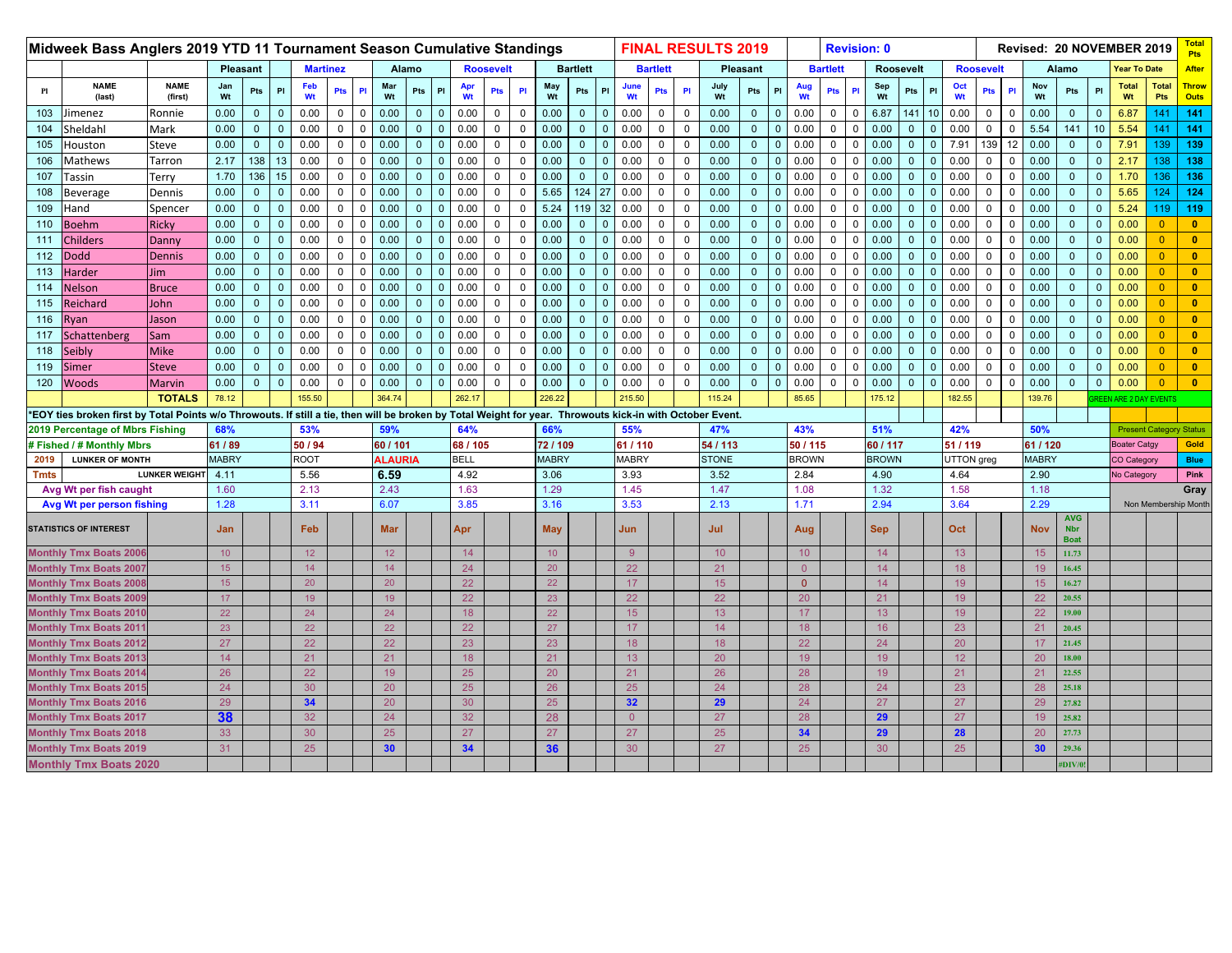|      | Midweek Bass Anglers 2019 YTD 11 Tournament Season Cumulative Standings                                         |                        |           |                |                                   |                 |                           |           |        |           |                      |                                 |                 |           |            |                 |    | <b>FINAL RESULTS 2019</b>   |                 |               |           | <b>Revision: 0</b> |    |                  |        |              |                  |                      |            | Revised: 20 NOVEMBER 2019                    |               |                    |                     | <b>Total</b><br><b>Pts</b> |
|------|-----------------------------------------------------------------------------------------------------------------|------------------------|-----------|----------------|-----------------------------------|-----------------|---------------------------|-----------|--------|-----------|----------------------|---------------------------------|-----------------|-----------|------------|-----------------|----|-----------------------------|-----------------|---------------|-----------|--------------------|----|------------------|--------|--------------|------------------|----------------------|------------|----------------------------------------------|---------------|--------------------|---------------------|----------------------------|
|      |                                                                                                                 |                        |           | Pleasant       |                                   | <b>Martinez</b> |                           | Alamo     |        |           | <b>Roosevelt</b>     |                                 | <b>Bartlett</b> |           |            | <b>Bartlett</b> |    |                             | <b>Pleasant</b> |               |           | <b>Bartlett</b>    |    | <b>Roosevelt</b> |        |              | <b>Roosevelt</b> |                      |            | Alamo                                        |               |                    | <b>Year To Date</b> | <b>After</b>               |
| Pl   | <b>NAME</b><br>(last)                                                                                           | <b>NAME</b><br>(first) | Jan<br>Wt | Pts            | Feb<br>PI<br>Wt                   |                 | Pts<br>PI                 | Mar<br>Wt | Pts PI | Apr<br>Wt | $\mathsf{PI}$<br>Pts | May<br>Wt                       |                 | PL<br>Pts | June<br>Wt | Pts             | PI | July<br>Wt                  | Pts             | $\mathsf{PI}$ | Aug<br>Wt | Pts                | PI | Sep<br>Wt        | Pts PI | Oct<br>Wt    |                  | Pts<br>$\mathsf{PI}$ | Nov<br>Wt  | Pts                                          | $\mathsf{PI}$ | <b>Total</b><br>Wt | <b>Pts</b>          | Total Throw<br><b>Outs</b> |
|      | History - End of Year Awards - Awards presented for the first time in 2006 at awards dinner on January 10, 2007 |                        |           |                |                                   |                 |                           |           |        |           |                      |                                 |                 |           |            |                 |    |                             |                 |               |           |                    |    |                  |        |              |                  |                      |            |                                              |               |                    |                     |                            |
| 2006 | <b>Angler of the Year</b>                                                                                       |                        |           | PI             |                                   |                 | <b>Boater of the Year</b> |           |        |           |                      | PI Non Boater of the Year       |                 |           |            |                 |    | <b>Lunker of the Year</b>   |                 |               |           |                    |    |                  |        |              |                  |                      |            |                                              |               |                    |                     |                            |
|      | Terry Tassin (Points 1322)                                                                                      |                        |           | $\overline{1}$ | Terry Tassin [Points 1322]        |                 |                           |           |        |           |                      | Lionel Frailey (Pts 1312)       |                 |           |            | <b>WN</b>       |    | <b>Steve Plimley</b>        |                 |               |           |                    |    |                  |        |              |                  |                      |            |                                              |               |                    |                     |                            |
|      | At Dinner on 10 Jan 2007<br><b>TOTAL ATTENDING: 44</b>                                                          |                        |           |                |                                   |                 |                           |           |        |           |                      |                                 |                 |           |            | Wt<br>Lake      |    | 6.80 lb                     |                 |               |           |                    |    |                  |        |              |                  |                      |            |                                              |               |                    |                     |                            |
|      |                                                                                                                 |                        |           |                |                                   |                 |                           |           |        |           |                      |                                 |                 |           |            |                 |    | Pleasant - April 2006       |                 |               |           |                    |    |                  |        |              |                  |                      |            |                                              |               |                    |                     |                            |
| 2007 | Angler of the Year                                                                                              |                        |           | PI             |                                   |                 | <b>Boater of the Year</b> |           |        |           |                      | Non Boater of the Year          |                 |           |            |                 |    | <b>Lunker of the Year</b>   |                 |               |           |                    |    |                  |        |              |                  |                      |            |                                              |               |                    |                     |                            |
|      | Terry Tassin (Points 1165)                                                                                      |                        |           | $\overline{1}$ | <b>Terry Tassin [Points 1165]</b> |                 |                           |           |        |           |                      | Tim Wood (Pts 1161)             |                 |           |            | <b>WN</b>       |    | <b>Tim Wood</b>             |                 |               |           |                    |    |                  |        |              |                  |                      |            | <b>History of Angler of the Year Winners</b> |               |                    |                     |                            |
|      | At Dinner on 9 Jan 2008                                                                                         |                        |           |                |                                   |                 |                           |           |        |           |                      |                                 |                 |           |            | Wt              |    | 6.90 lb                     |                 |               |           |                    |    |                  |        | Year         |                  |                      |            | <b>Winner</b>                                |               |                    |                     |                            |
|      | <b>TOTAL ATTENDING: 56</b>                                                                                      |                        |           |                |                                   |                 |                           |           |        |           |                      |                                 |                 |           |            | Lake            |    | Pleasant - July 2007        |                 |               |           |                    |    |                  |        | 2005         |                  |                      |            | None in 1st Year.                            |               |                    |                     |                            |
| 2008 | <b>Angler of the Year</b>                                                                                       |                        |           | PI             |                                   |                 | <b>Boater of the Year</b> |           |        |           |                      | Non Boater of the Year          |                 |           |            |                 |    | <b>Lunker of the Year</b>   |                 |               |           |                    |    |                  |        | 2006<br>2007 |                  |                      |            | <b>Terry Tassin</b><br><b>Terry Tassin</b>   |               |                    |                     |                            |
|      | Steve Cook (Points 1176)                                                                                        |                        |           | $\overline{1}$ | Lew Southard [Points 1169]        |                 |                           |           |        |           |                      | <b>Steve Cook [Points 1176]</b> |                 |           |            | <b>WN</b>       |    | <b>Lewis (Lew) Southard</b> |                 |               |           |                    |    |                  |        | 2008         |                  |                      |            | Steve Cook                                   |               |                    |                     |                            |
|      | At Dinner on 14 Jan 2009                                                                                        |                        |           | $2^{\circ}$    | Mike Richter [Points 1160]        |                 |                           |           |        |           | $2^{\circ}$          | Charlie Ferrell [Pts 1151]      |                 |           |            | Wt              |    | 6.12 lb                     |                 |               |           |                    |    |                  |        | 2009         |                  |                      |            | <b>Mike Richter</b>                          |               |                    |                     |                            |
|      | <b>TOTAL ATTENDING: 60</b>                                                                                      |                        |           | $\mathbf{3}$   | <b>Rick Brown [Points 1159]</b>   |                 |                           |           |        |           | 3                    | <b>Mark Durben [Pts1140]</b>    |                 |           |            | Lake            |    | Alamo - April 2008          |                 |               |           |                    |    |                  |        | 2010         |                  |                      |            | <b>Daniel Elias</b>                          |               |                    |                     |                            |
|      |                                                                                                                 |                        |           |                |                                   |                 |                           |           |        |           |                      |                                 |                 |           |            |                 |    |                             |                 |               |           |                    |    |                  |        | 2011         |                  |                      |            | Jeff Martineau                               |               |                    |                     |                            |
| 2009 | <b>Angler of the Year</b>                                                                                       |                        |           | <b>PI</b>      |                                   |                 | <b>Boater of the Year</b> |           |        |           |                      | Non Boater of the Year          |                 |           |            |                 |    | <b>Lunker of the Year</b>   |                 |               |           |                    |    |                  |        | 2012         |                  |                      |            | <b>Paul Cormany</b>                          |               |                    |                     |                            |
|      | Mike Richter (Points 1313)                                                                                      |                        |           | $\overline{1}$ | Rick Brown [Points 1313]          |                 |                           |           |        |           |                      | <b>Howard Thomas [Pts1303]</b>  |                 |           |            | <b>WN</b>       |    | <b>Jamie Shaw</b>           |                 |               |           |                    |    |                  |        | 2013         |                  |                      |            | <b>Paul Cormany</b>                          |               |                    |                     |                            |
|      | At Dinner on 13 Jan 2010                                                                                        |                        |           | $2^{\circ}$    | Lew Southard {Points 1303         |                 |                           |           |        |           |                      | 2 Sean Ballard [Pts 1287]       |                 |           |            | Wt              |    | 7.46 lb                     |                 |               |           |                    |    |                  |        | 2014         |                  |                      |            | Lou Hirlemann                                |               |                    |                     |                            |
|      | <b>TOTAL ATTENDING: 80</b>                                                                                      |                        |           | $\mathbf{3}$   | Richie Rojas {Points 1289]        |                 |                           |           |        |           | 3                    | Pete Kirberg [Pts 1286]         |                 |           |            | Lake            |    | Pleasant - June 2009        |                 |               |           |                    |    |                  |        | 2015         |                  |                      |            | <b>Rick Brown</b>                            |               |                    |                     |                            |
| 2010 | <b>Angler of the Year</b>                                                                                       |                        |           | PI             |                                   |                 | <b>Boater of the Year</b> |           |        |           |                      | Non Boater of the Year          |                 |           |            |                 |    | <b>Lunker of the Year</b>   |                 |               |           |                    |    |                  |        | 2016<br>2017 |                  |                      |            | <b>Rick Brown</b><br><b>Clinton Bell</b>     |               |                    |                     |                            |
|      | Daniel Elias (Points 1315)                                                                                      |                        |           | $\overline{1}$ | Tony Medina [1314]                |                 |                           |           |        |           |                      | Butch Nessline [1311]           |                 |           |            | <b>WN</b>       |    | <b>Lou Hirlemann</b>        |                 |               |           |                    |    |                  |        | 2018         |                  |                      | Jeff Mason |                                              |               |                    |                     |                            |
|      | At Dinner on 12 Jan 2011                                                                                        |                        |           | $2^{\circ}$    | Steve Cook [1310]                 |                 |                           |           |        |           |                      | 2 Howard Thomas [1306]          |                 |           |            | Wt              |    | 5.57 lb                     |                 |               |           |                    |    |                  |        | 2019         |                  |                      | Jeff Mabry |                                              |               |                    |                     |                            |
|      | <b>TOTAL ATTENDING: 87</b>                                                                                      |                        |           | 3              | Paul Cormany [1300]               |                 |                           |           |        |           | 3                    | <b>Gary Grimes [1296]</b>       |                 |           |            | Lake            |    | Havasu - March 2010         |                 |               |           |                    |    |                  |        | 2020         |                  |                      |            |                                              |               |                    |                     |                            |
|      |                                                                                                                 |                        |           |                |                                   |                 |                           |           |        |           |                      |                                 |                 |           |            |                 |    |                             |                 |               |           |                    |    |                  |        | 2021         |                  |                      |            |                                              |               |                    |                     |                            |
| 2011 | <b>Angler of the Year</b>                                                                                       |                        |           | <b>PI</b>      |                                   |                 | <b>Boater of the Year</b> |           |        |           |                      | Non Boater of the Year          |                 |           |            |                 |    | <b>Lunker of the Year</b>   |                 |               |           |                    |    |                  |        | 2022         |                  |                      |            |                                              |               |                    |                     |                            |
|      | Jeff Martineau ( Points 1335                                                                                    |                        |           | $\overline{1}$ | Daniel Elias [1308]               |                 |                           |           |        |           |                      | Ernie Arvizu [1310]             |                 |           |            | <b>WN</b>       |    | <b>Mark Poe</b>             |                 |               |           |                    |    |                  |        | 2023         |                  |                      |            |                                              |               |                    |                     |                            |
|      | At Dinner on 11 Jan 2012                                                                                        |                        |           |                | 2 Jamie Shaw [1306]               |                 |                           |           |        |           |                      | 2 Mark Durben [1281]            |                 |           |            | Wt              |    | 8.64 lb                     |                 |               |           |                    |    |                  |        | 2024         |                  |                      |            |                                              |               |                    |                     |                            |
|      | <b>TOTAL ATTENDING: 82</b>                                                                                      |                        |           | $\mathbf{3}$   | Paul Cormany [1289]               |                 |                           |           |        |           |                      | <b>Richard Lapointe [1270]</b>  |                 |           |            | Lake            |    | Apache - May 2011           |                 |               |           |                    |    |                  |        | 2025<br>2026 |                  |                      |            |                                              |               |                    |                     |                            |
| 2012 | <b>Angler of the Year</b>                                                                                       |                        |           | PI             |                                   |                 | <b>Boater of the Year</b> |           |        |           |                      | Non Boater of the Year          |                 |           |            |                 |    | <b>Lunker of the Year</b>   |                 |               |           |                    |    |                  |        | 2027         |                  |                      |            |                                              |               |                    |                     |                            |
|      | Paul Cormany (1324 Points                                                                                       |                        |           | $\overline{1}$ | Rick Brown [1315 Points]          |                 |                           |           |        |           |                      | Ken Buvala [1277 Pts ]          |                 |           |            | <b>WN</b>       |    | <b>Paul Cormany</b>         |                 |               |           |                    |    |                  |        | 2028         |                  |                      |            |                                              |               |                    |                     |                            |
|      | At Dinner on 9 Jan 2013                                                                                         |                        |           | $\overline{2}$ | Neil Burns [1314 Points]          |                 |                           |           |        |           |                      | 2   Sean Ballard [1271 Pts ]    |                 |           |            | Wt              |    | 11.34 lb                    |                 |               |           |                    |    |                  |        | 2029         |                  |                      |            |                                              |               |                    |                     |                            |
|      | <b>TOTAL ATTENDING: 70</b>                                                                                      |                        |           | $\mathbf{3}$   | Tony Medina [1298 Points]         |                 |                           |           |        |           | 3                    | John Milkint [1269 Pts ]        |                 |           |            | Lake            |    | Roosevelt - February 2012   |                 |               |           |                    |    |                  |        | 2030         |                  |                      |            |                                              |               |                    |                     |                            |
|      |                                                                                                                 |                        |           |                |                                   |                 |                           |           |        |           |                      |                                 |                 |           |            |                 |    |                             |                 |               |           |                    |    |                  |        | 2031         |                  |                      |            |                                              |               |                    |                     |                            |
| 2013 | <b>Angler of the Year</b>                                                                                       |                        |           | <b>PI</b>      |                                   |                 | <b>Boater of the Year</b> |           |        |           |                      | <b>Co-Angler of the Year</b>    |                 |           |            |                 |    | <b>Lunker of the Year</b>   |                 |               |           |                    |    |                  |        | 2032         |                  |                      |            |                                              |               |                    |                     |                            |
|      | Paul Cormany (1322 Points                                                                                       |                        |           | $\overline{1}$ | Jerry Askam [1311]                |                 |                           |           |        |           |                      | Gary Martlage [1304]            |                 |           |            | <b>WN</b>       |    | <b>Jeff Mabry</b>           |                 |               |           |                    |    |                  |        | 2033         |                  |                      |            |                                              |               |                    |                     |                            |
|      | At Dinner on 8 Jan 2014                                                                                         |                        |           | $2^{\circ}$    | Mike Edgar [1295]                 |                 |                           |           |        |           |                      | 2 Mark Royal                    |                 | [1294]    |            | Wt              |    | 8.34 lb                     |                 |               |           |                    |    |                  |        | 2034         |                  |                      |            |                                              |               |                    |                     |                            |
|      | <b>TOTAL ATTENDING: 73</b>                                                                                      |                        |           | 3              | Jeff Mason [1294]                 |                 |                           |           |        |           | 3                    | John Milkint [1287]             |                 |           |            | Lake            |    | Apache - May 2013           |                 |               |           |                    |    |                  |        | 2035<br>2036 |                  |                      |            |                                              |               |                    |                     |                            |
| 2014 | <b>Angler of the Year</b>                                                                                       |                        |           | PI             |                                   |                 | <b>Boater of the Year</b> |           |        |           |                      | <b>Co-Angler of the Year</b>    |                 |           |            |                 |    | <b>Lunker of the Year</b>   |                 |               |           |                    |    |                  |        | 2037         |                  |                      |            |                                              |               |                    |                     |                            |
|      | Lou Hirlemann ( 1323 Points )                                                                                   |                        |           |                | Gary Martlage [1315 Points]       |                 |                           |           |        |           |                      | 1 Sean Ballard [1297 Pts]       |                 |           |            | <b>WN</b>       |    | <b>Jim Buchanan</b>         |                 |               |           |                    |    |                  |        | 2038         |                  |                      |            |                                              |               |                    |                     |                            |
|      | At Dinner on 14 Jan 2015                                                                                        |                        |           |                | 2 Gary Grimes [1314 Points]       |                 |                           |           |        |           |                      | 2 Mark Royal [1292 Pts ]        |                 |           |            | Wt              |    | 7.82 lb                     |                 |               |           |                    |    |                  |        | 2039         |                  |                      |            |                                              |               |                    |                     |                            |
|      | <b>TOTAL ATTENDING: 75</b>                                                                                      |                        |           | 3              | Richie Rojas [1273 Points]        |                 |                           |           |        |           | $\mathbf{3}$         | Tom Savage [1264 Pts ]          |                 |           |            | Lake            |    | Saguaro - June 2014         |                 |               |           |                    |    |                  |        |              |                  |                      |            |                                              |               |                    |                     |                            |
|      |                                                                                                                 |                        |           |                |                                   |                 |                           |           |        |           |                      |                                 |                 |           |            |                 |    |                             |                 |               |           |                    |    |                  |        |              |                  |                      |            |                                              |               |                    |                     |                            |
| 2015 | <b>Angler of the Year</b>                                                                                       |                        |           | PI             |                                   |                 | <b>Boater of the Year</b> |           |        |           |                      | <b>Co-Angler of the Year</b>    |                 |           |            |                 |    | <b>Lunker of the Year</b>   |                 |               |           |                    |    |                  |        |              |                  |                      |            |                                              |               |                    |                     |                            |
|      | Rick Brown (1324 Points)                                                                                        |                        |           | $\overline{1}$ | Gary Martlage [1298 Points ]      |                 |                           |           |        |           |                      | Chuck Golden [1286 Pts]         |                 |           |            | <b>WN</b>       |    | <b>Rick Brown</b>           |                 |               |           |                    |    |                  |        |              |                  |                      |            |                                              |               |                    |                     |                            |
|      | At Dinner on 13 Jan 2016                                                                                        |                        |           | $\overline{2}$ | Richie Rojas [1296 Points]        |                 |                           |           |        |           | $\overline{2}$       | Jim Buchanan [1284 Pts]         |                 |           |            | Wt              |    | 9.16 lb                     |                 |               |           |                    |    |                  |        |              |                  |                      |            |                                              |               |                    |                     |                            |
|      | <b>TOTAL ATTENDING: 92</b>                                                                                      |                        |           | 3              | Bryan Steele [1284 Points ]       |                 |                           |           |        |           | 3                    | Tom Savage [1271 Pts]           |                 |           |            | Lake            |    | Saguaro - June 2015         |                 |               |           |                    |    |                  |        |              |                  |                      |            |                                              |               |                    |                     |                            |
| 2016 | <b>Angler of the Year</b>                                                                                       |                        |           | PI             |                                   |                 | <b>Boater of the Year</b> |           |        |           |                      | <b>Co-Angler of the Year</b>    |                 |           |            |                 |    | <b>Lunker of the Year</b>   |                 |               |           |                    |    |                  |        |              |                  |                      |            |                                              |               |                    |                     |                            |
|      | Rick Brown (1315 Points)                                                                                        |                        |           | $\overline{1}$ | Gary Martlage [1310 Points]       |                 |                           |           |        |           |                      | Tom Savage [1274 Pts]           |                 |           |            | <b>WN</b>       |    | <b>Jim Buchanan</b>         |                 |               |           |                    |    |                  |        |              |                  |                      |            |                                              |               |                    |                     |                            |
|      | At Dinner on 14 Jan 2017                                                                                        |                        |           | $2^{\circ}$    | Sean Ballard [1298 Points]        |                 |                           |           |        |           | $\mathbf{2}$         | Tom Atherton [1273 Pts]         |                 |           |            | Wt              |    | 7.82 lb                     |                 |               |           |                    |    |                  |        |              |                  |                      |            |                                              |               |                    |                     |                            |
|      | <b>TOTAL ATTENDING: 90</b>                                                                                      |                        |           | $\mathbf{3}$   | Jeff Mason [1288 Points]          |                 |                           |           |        |           | 3                    | Spencer Hand [1268 Pts]         |                 |           |            | Lake            |    | Saguaro - June 2014         |                 |               |           |                    |    |                  |        |              |                  |                      |            |                                              |               |                    |                     |                            |

<sup>3</sup> **Jeff Mason [1288 Points]** <sup>3</sup> **Spencer Hand [1268 Pts]** Lake **Saguaro - June 2014**